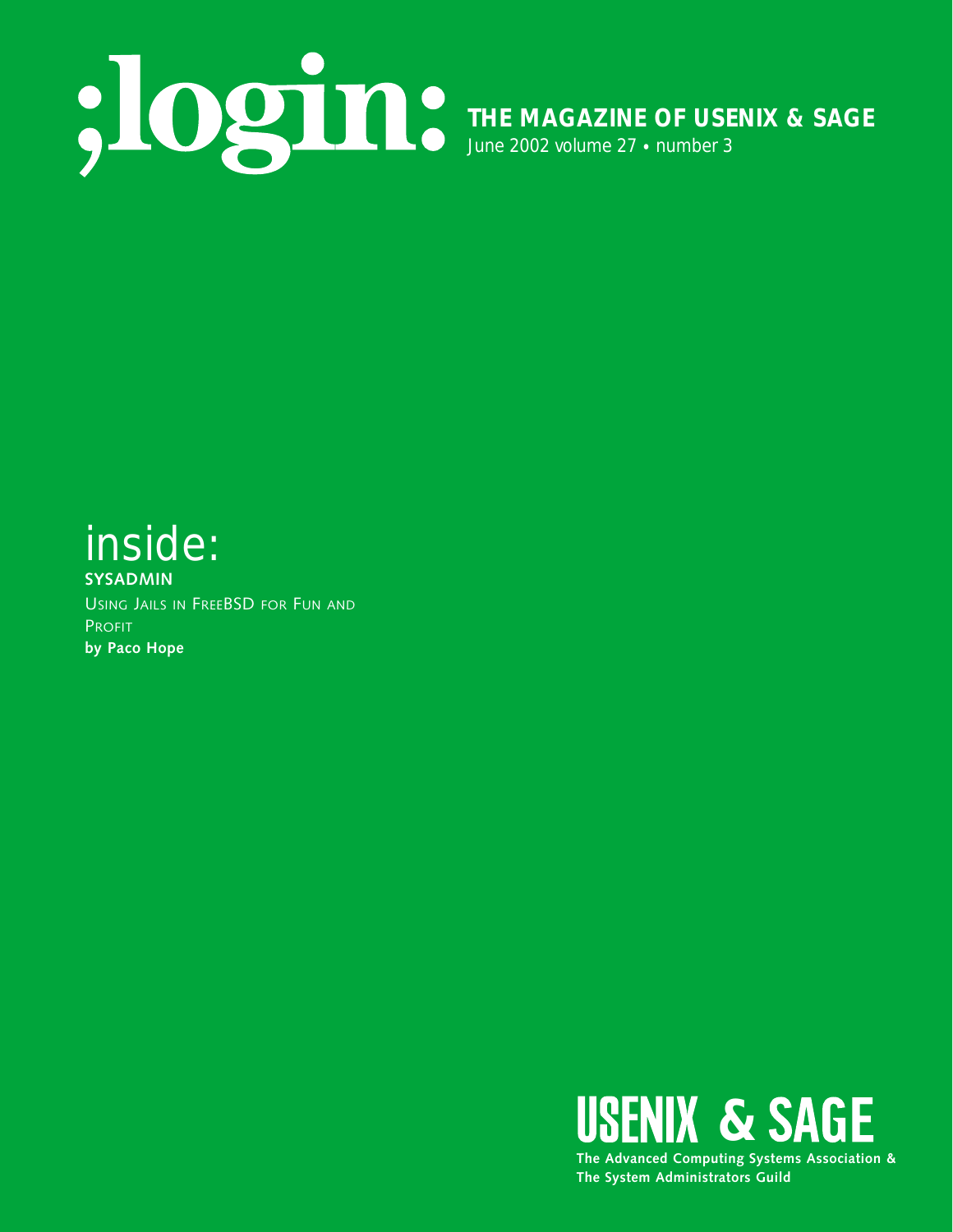# using jails in freeBSD for fun and profit

**by Paco Hope**

Paco Hope has a M.C.S. from the University of Virginia, where he worked as the head system administrator in the Department of Computer Science. Hope is a UNIX and information security consultant currently consulting with Halyard Systems.

*paco@paco.to*



Wouldn't it be great if you could create a little sandbox for a bunch of users where they could play to their hearts' content, even have root privileges, but they couldn't actually take the box down? What about isolating that buggy or vulnerable piece of legacy software that you just can't phase out, putting it in its own little world where even if it is hacked it creates a minimal liability on your network? How would you like to install one box in your collocation facility that takes up only two units of rack space but creates the feeling of 100 virtual servers inside?

"Jails" are a relatively recent development<sup>1</sup> in OS technology available in FreeBSD, and they offer the potential applications outlined above. They are similar to the genie's description of his magical servitude in Disney's *Aladdin*: "Phenomenal, cosmic power! . . . Itty bitty living space."

Over the years, various techniques have been created to try to isolate processes, partition resources, or otherwise control the interactions between processes and system resources. These techniques have been motivated by desires to conserve on hardware, consolidate management activities, or isolate risks of harmful interactions between applications. They are most interesting to apply to software that serves some public function, like FTP or DNS.

Near one end of the isolation spectrum are operating system calls, like "chroot," that cause the OS to restrict a regular process to see only a subset of the actual file system. Toward the other end of the spectrum are virtual machine environments. In these environments multiple instances of operating systems run on virtualized hardware. In between these two points is the "jail" system call. This article will describe the existing solutions and their limitations and then explain in some detail what jails can do. That foundation of capabilities will provide the basis for several example applications. A few limitations of jails will be discussed, and then some practical commands for how to actually set up and use jails will be provided.

## **chroot(2)**

A chroot environment is one in which a process's view of the file system is restricted to a specific part of the hierarchy. The process's file system has a virtual root. Probably the most readily available example of a commonly chrooted process is the FTP daemon. Most ftpd programs use a small, partial copy of the file system rooted at the virtual root of the FTP hierarchy. The directory /var/ftp is actually the root for the FTP daemon. That is why /bin and /etc and /lib directories are often found on public FTP sites. There is actually a /bin/ls program, which corresponds to the real file /var/ftp/bin/ls, and it is executed when an FTP daemon services a client's ls request. FTP is not the only process commonly chrooted these days. IMAP software and DNS software are both commonly chrooted as well.

The chroot solution is attractive for protecting certain kinds of vulnerable processes. It is usually used to guard against software that can be coerced to read or write files that it should not touch in normal operations. Such vulnerabilities are limited in scope to just the chroot area of the file system. Thus the files available to such a vulnerable process are dramatically reduced.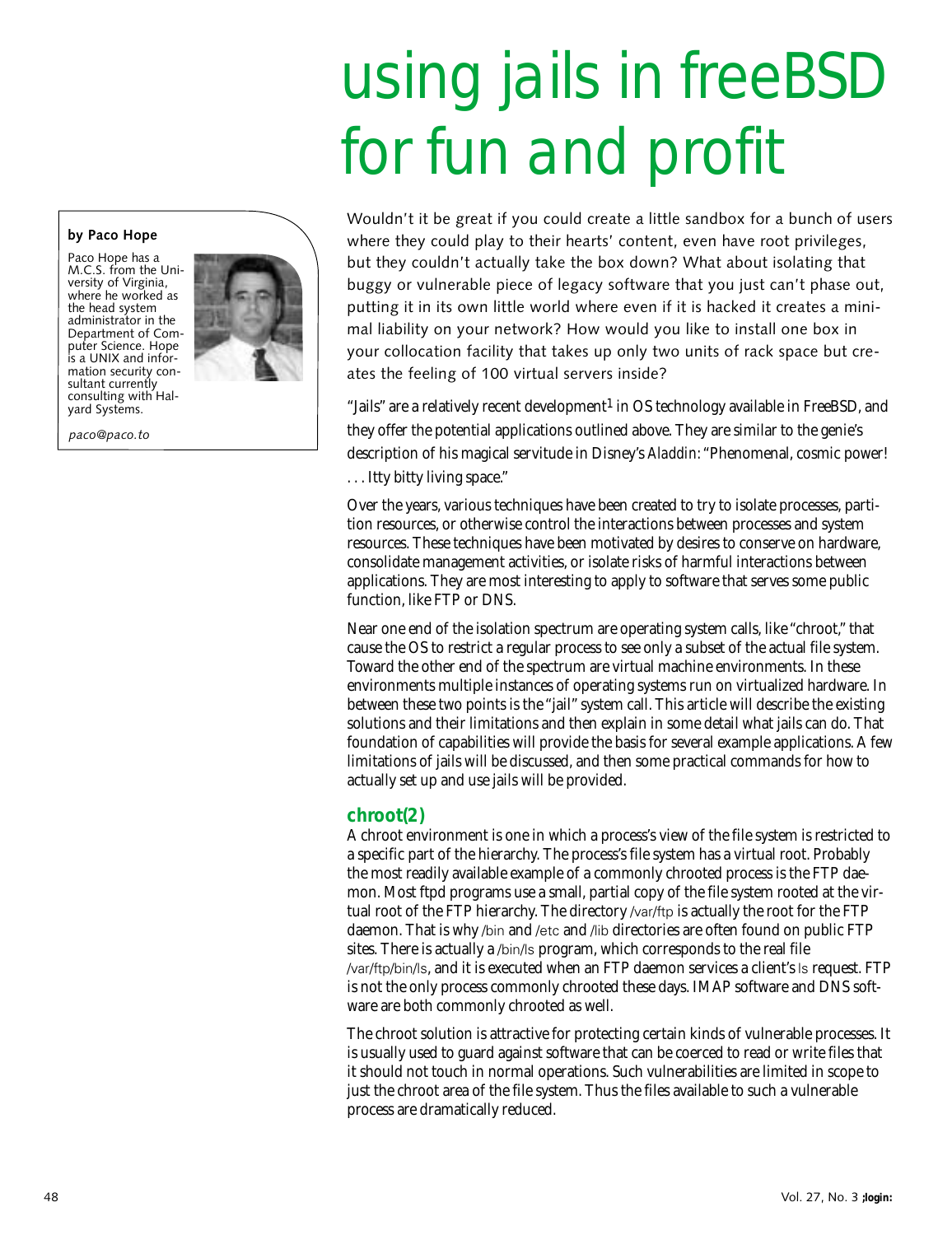There are significant limitations to chroot's applicability. Though a process may be chrooted, it is not restricted from opening network sockets, creating special device files, or seeing other processes. A process running as "root" in a virtual file system is still a process with full administrative privileges and the ability to interfere with other running processes on the system. Furthermore, exploits for chroot exist (see *<http://openbsd.org.br/ouah/chroot-break.html>*) that enable programs to break out of their chrooted directory. Chroot is rarely used as a technique by itself but, instead, is combined with other best practices to create a safer environment.

# **Virtual Operating Systems**

Virtual operating systems present a virtualized view of the entire system hardware to allow multiple instances of operating systems to run simultaneously on the same hardware. When that emulation is done well, the operating systems cannot distinguish simulated hardware from actual hardware. A single server can function as many distinct servers, and each instance of an operating system can be fully partitioned from all other instances. All the running operating systems must be managed like separate servers, though, because they essentially are.

Virtual operating systems are attractive in some contexts because they tend to offer very flexible configurations. Each and every instance can be completely controlled separately and independently. In fact, different operating systems can peacefully run simultaneously on the same hardware. There are management advantages to having a single physical system running different operating systems. There can be cost savings to operating a single physical system instead of multiple systems.

The primary disadvantage is that simulating the hardware can be expensive in terms of system resources. Each instance of the OS must have its own disk resources for its file system. The hardware virtualization and mediation is not free; it takes CPU cycles away from the applications themselves. In some contexts a completely separate instance of the operating system is overkill for the level of isolation that is needed.

There are good reasons to use virtual operating systems for certain classes of applications, just like there are good reasons to use chroot environments. Jails, by comparison, fit neatly in between. Jails offer a very compelling cost-benefits ratio for certain classes of problems where a fully virtualized system is too much cost or trouble but chroot is not robust enough.

# **What Jails Do**

Jails combine the virtual file system approach with a limited amount of resource mediation to achieve a middle ground. For instance, creating and managing a jail feels very much like creating and managing a chroot environment. However, the operating system restrictions on jails far exceed a chroot environment and feel more like a virtual machine. The kernel mediates access to global system information and network resources, controls the creation and use of special devices, and logically isolates jailed processes from the main system and from each other. This makes jails safer from a security point of view, and gives jails a more complete feeling of isolation.

What follows is a general explanation of what jails do, why they are interesting, and what they can do for a system administrator.<sup>2</sup> For purposes of this discussion, we will call the regular, unrestricted operating system the "host environment" and the restricted jail environment the "jail environment."

Virtual operating systems are attractive in some contexts because they tend to offer very flexible configurations.

● **SYSADMIN**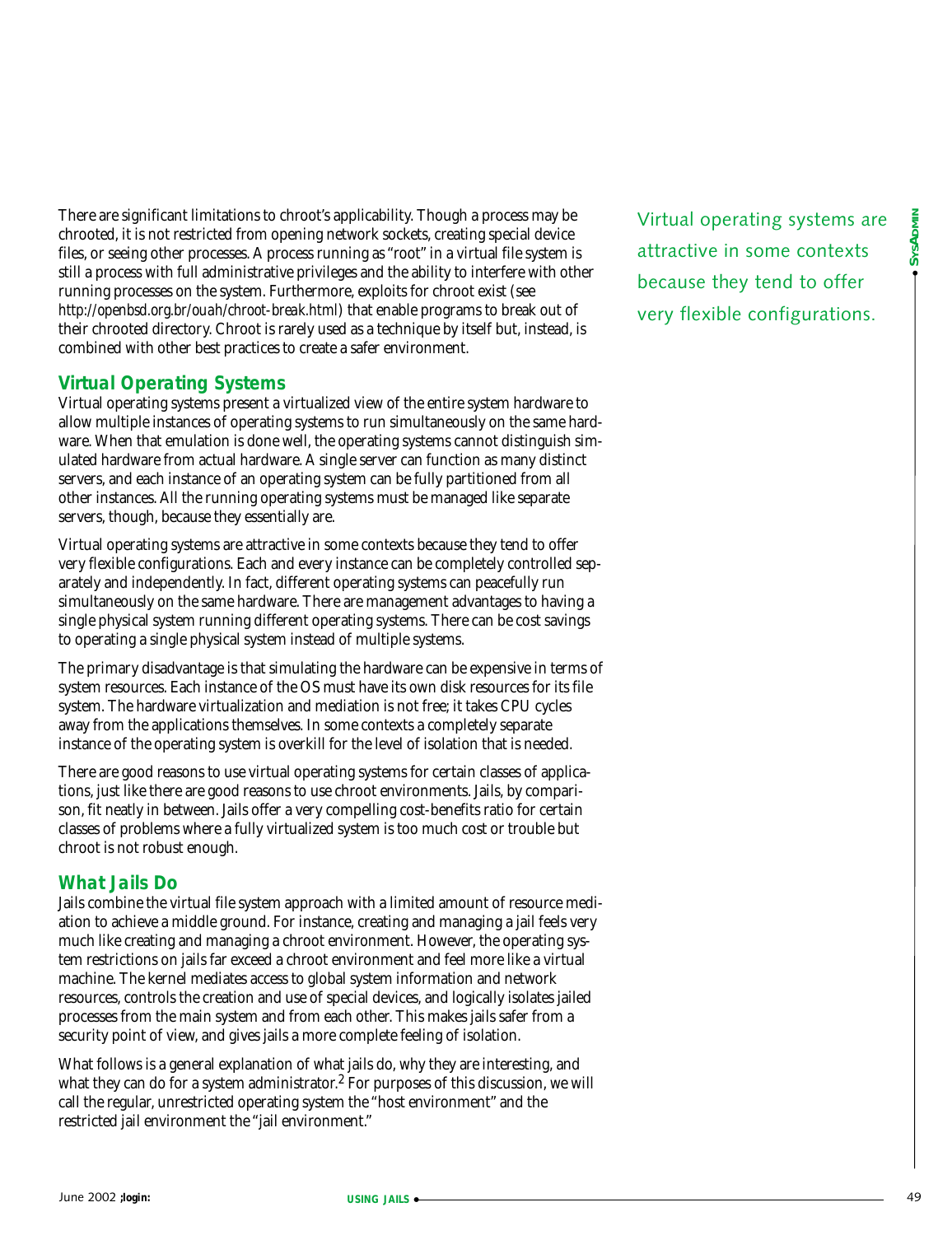. . . packet sniffing is not possible within a jail.

## **Jails Limit TCP/IP Access**

Processes in a jail are limited to a specific set of TCP/IP socket operations and a single IP address. Typically the host environment is "multi-homed," meaning that the single physical system uses multiple IP addresses.3 One of these IP addresses is assigned to the jail when the jail is first started. The kernel ensures that every packet leaving the jail environment has this assigned address as its source address. Raw sockets are disabled inside a jail environment. Even ping does not function from within a jail. This means that no spoofed packets originate from a jail; all packets will have the correct source IP address.

Jailed processes are also restricted in the kinds of packets they can receive. In a normal UNIX environment, software that binds a socket on INADDR\_ANY (i.e., 0.0.0.0) will receive packets for all legitimate IP addresses on the system. A jailed process, however, only receives packets that are destined for its IP address, no matter how the socket is bound. Furthermore, promiscuous mode for network devices is prohibited to jailed processes, meaning that packet sniffing is not possible within a jail. All of these restrictions add up to a significant improvement in network security. If a hacker should infiltrate a jail, they will find many of their tools inoperative or severely limited.

Similar to TCP/IP are the inter-process communication (IPC) functions, which are also limited by jails. If jailed processes are allowed IPC functions like msgsnd and semctl, they can conceivably affect other processes running on the system. In FreeBSD 4.5-RELEASE, there is a system-wide control for allowing all jails to either do all IPC functions or none. Robert Watson's jail NG work breaks these controls into a per-jail setting,<sup>4</sup> but IPC access is still a binary, all-or-nothing proposition. By default IPC is not permitted to jailed processes, which makes them safer from each other.

Most of these limitations do not interfere with normal operations of normal processes. Mail servers, Web servers, DNS servers, and almost everything else that uses TCP/IP can operate normally in a jail with little or no reconfiguration. They do, however, provide a barricade that is a significant and useful part of an overall security regime.

# **Jails Limit File System and Device Access**

The kernel also prevents the creation of special-device files by jailed processes, and it moderates the use of the special-device files that are available (e.g., /dev/kmem). The administrator should be careful what /dev entries exist in a jail, since those that do exist can be used. Devices that do not exist in /dev, however, cannot be created by jailed processes. The kernel prevents jailed processes from executing the mknod() system call. To simplify things, however, the MAKEDEV script has a "jail"5 option that makes only those devices which are appropriate and/or necessary in a jail. Because a process in a jail has no access to the direct disk devices, it cannot grope around on the raw disk for data outside its prescribed perimeter. This, too, improves the security of a jail and helps complete the barricade between it and its host environment.

# **Jails Mask Processes and ID Spaces**

Jails are isolated from each other and from the host environment itself. The user IDs (UIDs) and group IDs (GIDs) used inside a jail are the same as those used in the host environment. However, the operating system considers the jail identity (JID) as well, for purposes of determining access and privileges. The superuser in a jail can start and stop processes, send signals, and do many things, but the superuser's effects are limited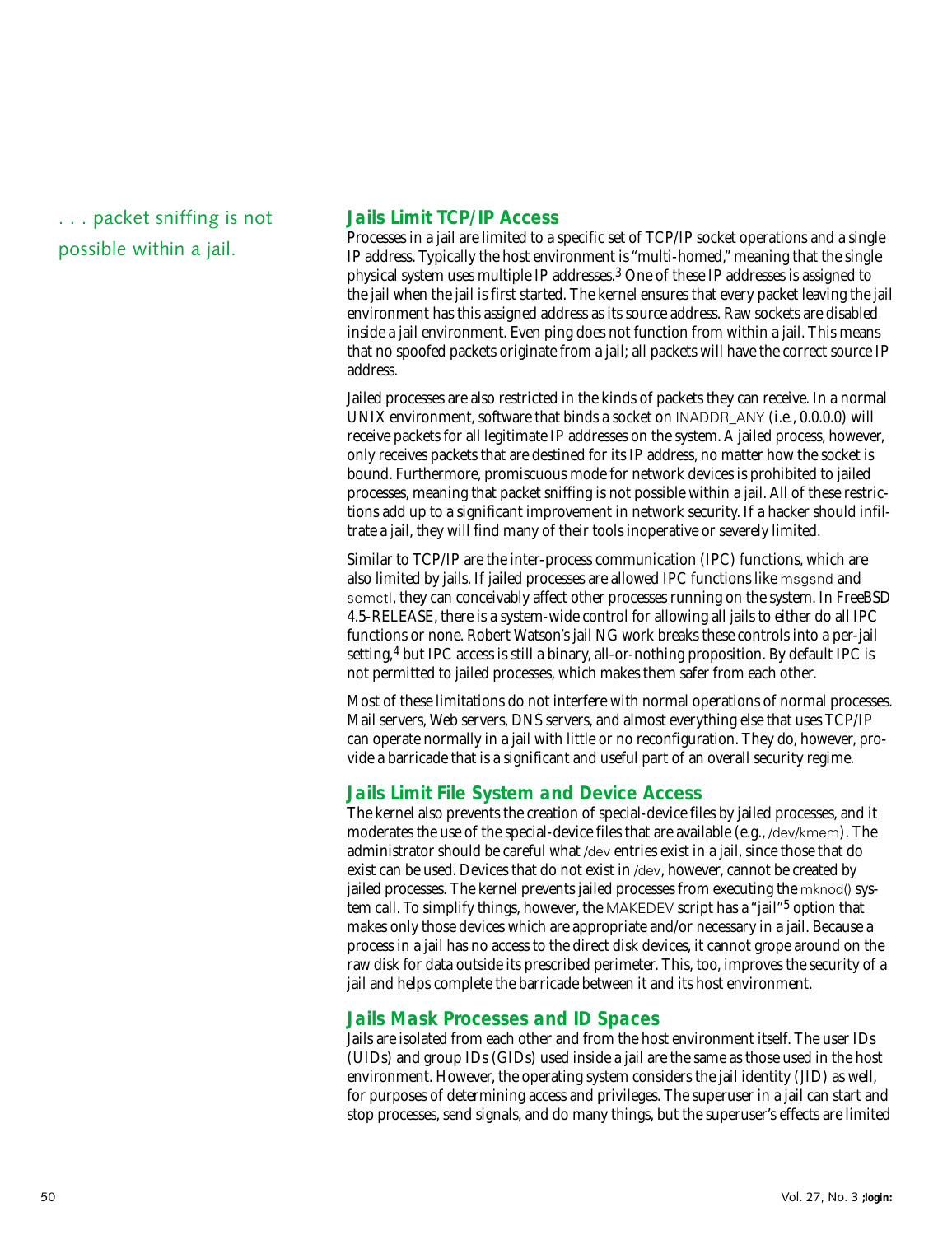to processes with the same JID. Likewise, any processes running as root within a jail can affect other processes, but only those with the same JID.

The quasi-isolation property of jails is the key distinguishing feature between jails and the two other approaches. A process running as root in a chroot environment is only limited in its view of the file system. It can still send signals to processes, reboot the system, open network sockets, etc. In a virtual operating system where an entire instance of the OS is running on simulated or arbitrated hardware, no instance of the OS is limited by the virtual environment. A compromised virtual OS is the same as any normal compromised system. Within a jail, however, a process running with "root" privileges actually has very limited abilities with respect to the rest of the host system. Jails offer just enough functionality to do a lot of legitimate work while isolating and limiting processes' access to unrelated resources.

# **Using Jails to Your Advantage**

Jails can make sense on several different levels. They can save money, isolate risk, and offer an attractive virtualization technique. This section presents some of the benefits and some examples of how jails can be applied to specific problems.

#### **JAILS CAN SAVE MONEY**

Every IT department wants to save money, and jails might actually help. Jails can allow a few physical machines to serve as many virtual servers. Since most collocation facilities factor the physical dimensions of servers into their overall charges, fewer physical boxes will lower collocation fees. Even an organization that has no collocation charges to consider will appreciate the simplicity and cost-effectiveness of creating a new jail on an existing server, rather than purchasing new hardware when a new service must be provided.

Since jails are really a subset of the operating system, they can be upgraded en masse differently than real hosts. With some prior planning and automation, jail creation can be automated easily. This also means that jail upgrades can be rolled out easily, since taking down and restarting a jail is a very limited operation. This can translate into time and money savings by reducing management labor.

# **JAILS CAN BE A SECURITY TOOL**

Implementing jails can offer another barricade in the network security battle. Every company must have some number of systems connected to the Internet. By isolating individual services in jails, the impact of a compromise or denial of service can be carefully managed. For instance, a machine with five jails might run a database, mail server, Web server, FTP server, and DNS server each in its own jail. A compromise in one jail would not necessarily lead to a compromise of the host environment or any other jails. The TCP/IP and socket restrictions limit what tools an attacker could use even if they got the foothold of "root" inside of a jail.

#### **JAILS HELP LOGICALLY COMPARTMENTALIZE SYSTEMS**

ISPs or IT departments that have very independent user bases may find the virtualization of jails to be an attractive way to partition administrative access. If the Web staff demands full and unfettered access to the Web server, they can have it – in a jail dedicated to the purpose. Now they do not need privileged access to a key server in order to operate just one of its many services. If there are junior administrators who need to manage a few services (for example, DNS and DHCP), those services can be put inside Jails can allow a few physical machines to serve as many virtual servers.

● **SYSADMIN**

SysADMIN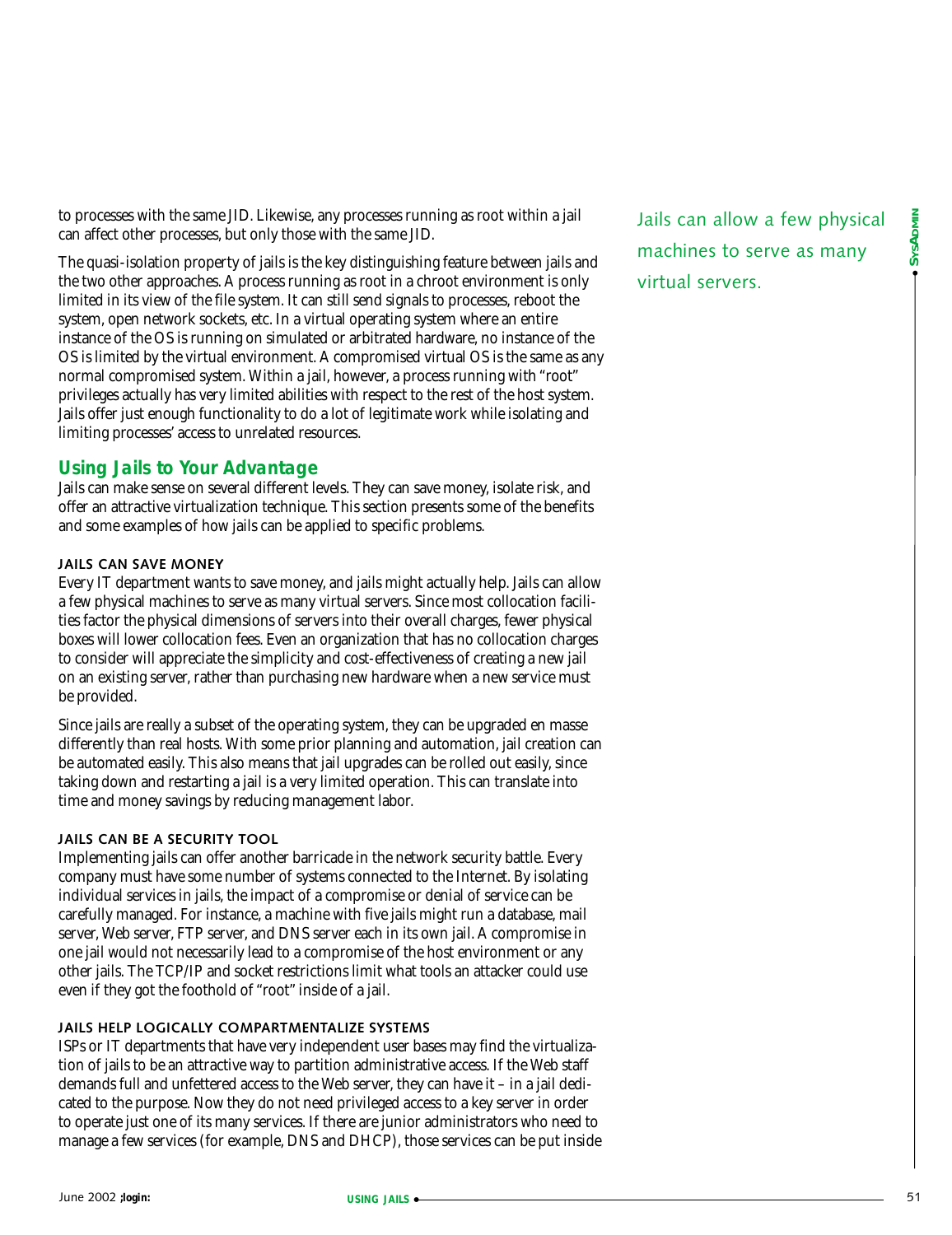a jail where the junior administrators can have what access they need. Interestingly, all the existing techniques for compartmentalization and security still function within jails. So commands like sudo(8) or techniques like chroot can still be used inside a jail to further restrict access, or to impose finer-grained security. An ISP that wants to offer virtual hosting to advanced users can use jails to great effect. The user can appear to have "root" access inside their jail despite the fact that they actually have only limited access to the machine itself.

#### **AN EXAMPLE USE OF JAILS: VIRTUAL HOSTING**

Consider a system where an ISP wants to offer virtual hosting to its customers, but without allocating a full system and rack space to each customer. After establishing a baseline standard jail to serve as the per-customer virtual host, the ISP can add such customers quickly and easily.

The ISP allocates an IP address to one of its customer servers, and establishes its standard jail on one of its servers using that IP address. The jail runs sshd for secure login access, some kind of Web server, mail server, FTP server, and perhaps even a DNS server. The customer can login and have access to the real, live configuration files for all the important servers. If they pay the appropriate premiums and are sufficiently motivated (and competent), they can install new Web server modules, mail server configurations, FTP login IDs, or whatever especially suits their needs.

This approach to virtual hosting is interesting because giving a customer free rein in their jail does not interfere with any other customers at all. If the customer misconfigures their Web server such that it won't even start, all the other Web servers (in other jails) run unimpeded. If they have specific needs or specialized requirements, it is easy to provide for them in the context of their own jail.

As a variation on this theme, the ISP could install Webmin<sup>6</sup> in the jail and give selective access to selective subsystems in a controlled way. The user has the illusion of full control of the system, so they are happy. The IT staff have absolute control of the actual system, so they are happy.

# **Tips and Tricks with Jails**

#### **JAILS AND FLAGS**

Jails can combine with another BSD file system feature, flags, to make them administratively safer, cleaner, and more easily managed.7 The files which make up the operating system (e.g., /bin, /usr/lib, /sbin, etc.) can be made "immutable" using the chflags(1) command. Even an inept administrator or a joyriding hacker vandal will have a hard time completely ruining the jail. Immutable files can be made such that root (even root in the host environment, if desired!) cannot modify them. To make the operating system honor immutable flags, the kernel's security level must be set higher than the default. 8

#### **HARD LINKS ARE YOUR FRIENDS**

Every jail requires a copy of the operating system – or at least enough to run the necessary software properly. This requirement can make jails disk intensive. A minimal FreeBSD installation with a few interesting services is likely to use between 50 and 100MB. The naïve approach to building jails would create one copy of this hierarchy per jail. However, the vast majority of these files need not be unique to the jail. In an application where many jails are likely, hard links can save a lot of disk space.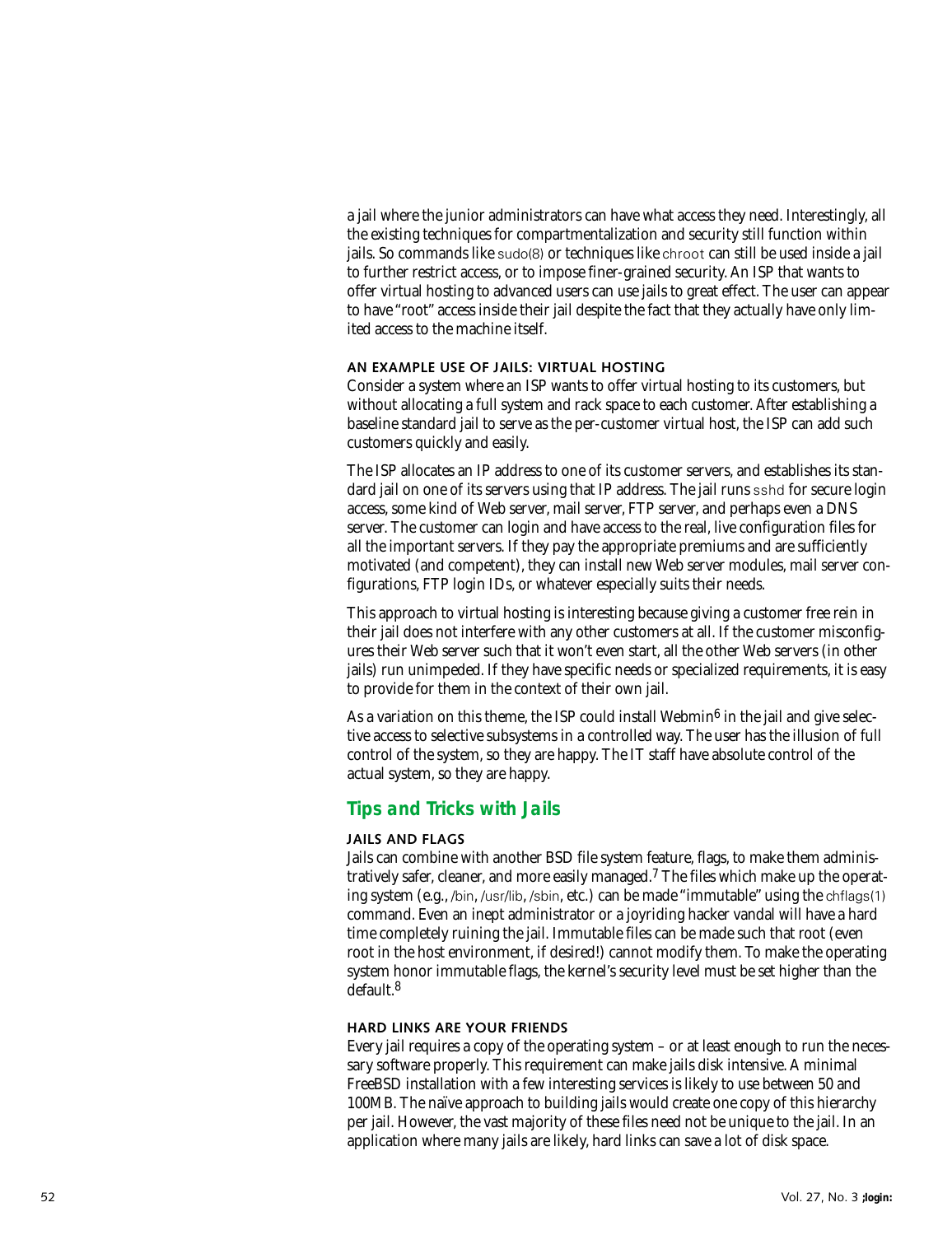To make a hard-linked copy, one must first copy the directory hierarchy, and then recurse the source hierarchy and use the link(2) system call (or the ln command, which is equivalent) to create hard links between all the files in the source and the corresponding destinations.

In a system that has many jails, the hard-linked hierarchy allows the inode and data cache in the kernel to work at optimum efficiency. Consider a system with 10 httpd processes in 10 jails. The naïve approach would cause 10 copies of the httpd binary and copies of the corresponding shared libraries to be loaded into separate process address spaces in RAM. However, if 10 httpd processes and all their shared libraries are all hard links to the same inodes, the operating system can be much more efficient. Only the data blocks for the one httpd binary are loaded in the kernel's disk cache. A single text segment can be shared in RAM by all the running httpds, since they are all loaded from the same inode. There are several other subtle ways in which this scheme allows for shortcuts and efficiency in the kernel. Most of these efficiencies, however, are only realized on an active system with many, many jails. A two-jail system, for instance, would benefit less noticeably. **ID** makes a state-final of express must have considered by the methods and the methods and the methods are considered by the methods are considered by the methods are considered by the methods are considered by the metho

Hard links create a security concern because they create resources that are shared between jails. Shared files cross the otherwise rigid boundaries and potentially allow one jailed process to write to a file that many other jailed processes might read. Using hard links for disk space efficiency almost demands using the BSD flags above for additional protection.

# **Some Limitations of Jails**

#### **METERING, MONITORING, MANAGING**

Most operations in jails are not especially mediated by the operating system. It is not possible, for instance, to dedicate a CPU to a jail, or regulate CPU usage by particular jails. That lack of control cuts both ways. It means low management overhead so that more CPU cycles and RAM are available to the regular processes. It does make it hard, however, to account for resource usage on a per-jail basis on a server that has hundreds or thousands of jailed processes.

Starting and stopping individual jails can be scripted, but there are no extant management tools yet that make it easy. Starting a jail by running /etc/rc in it works fine, but it is not possible to stop a jail in the same way a system is normally shutdown (i.e., /etc/rc.shutdown). The ability to inject a new process into an already running jail is critical to most management functions, but is lacking in the current jail implementation. JailNG fixes many of these limitations and makes jails easier to manage.

#### **JAILS SOAK UP IP ADDRESSES**

Each jail needs its own unique IP address. So the example above of a server with five jails would use six IP addresses: one for each jail and one for the host environment. Inside a firewall where private IP addresses are plentiful, this does not pose a significant problem. It may be significant to some organizations, depending on how they arrange their IP address space. One way around this limitation is to use a NAT mapping at a firewall entry point. Jails can then be assigned private IP addresses. The NAT mapping can direct port 25 connections (email) to one jail's private IP, while directing port 80 connections (HTTP) to a different jail's private IP, and so on.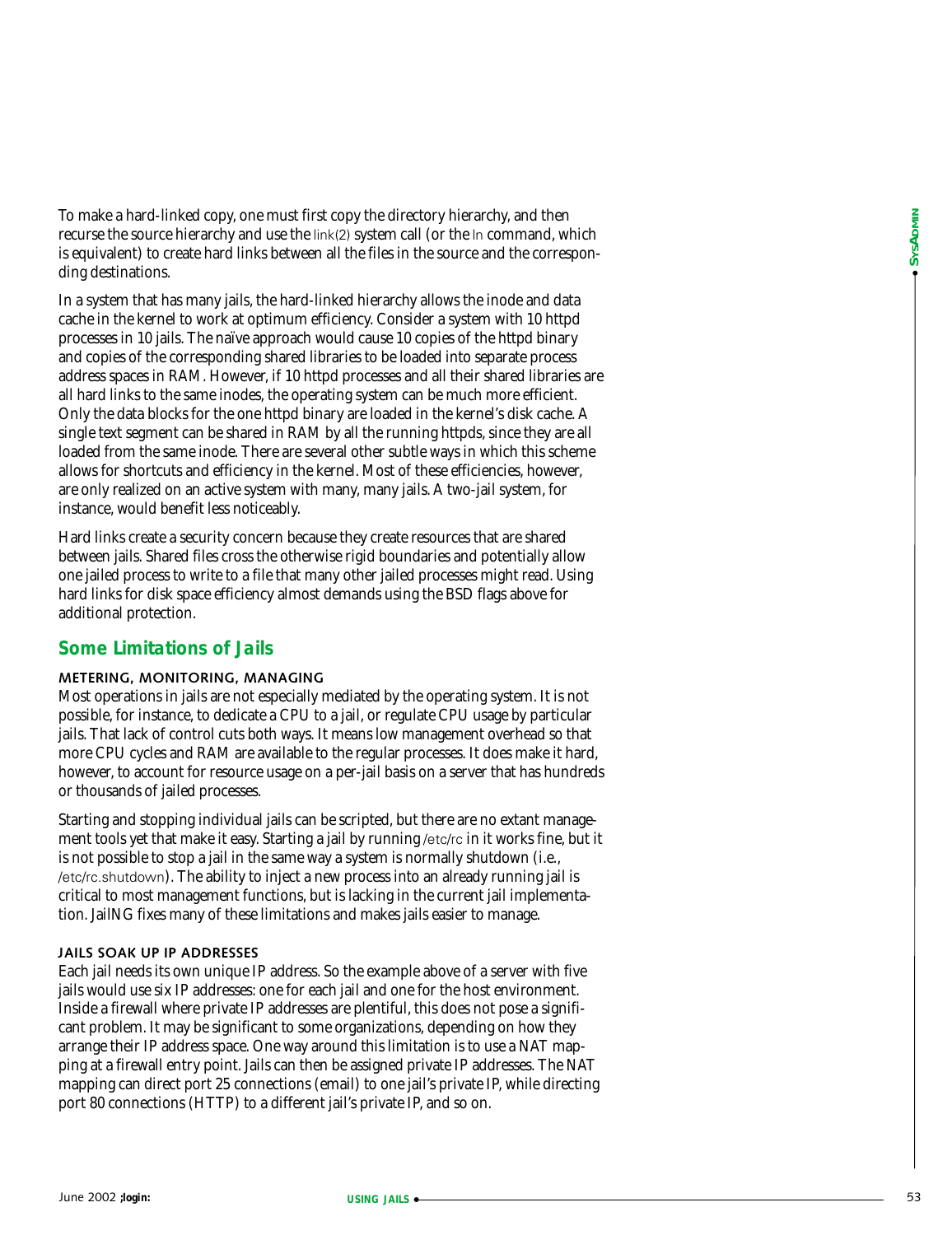#### **NO DISK QUOTAS**

Limiting the disk resources used by a given jail is difficult, because the operating system's quota facilities cannot be brought to bear on the problem. It is sometimes desirable to impose disk quotas on given jails, or to be able to impose quotas on users inside jails. There are no easy cookie-cutter solutions to this problem. A search on the FreeBSD mailing lists will reveal some attempts at launching jails in virtual (vnode) file systems. A discussion of such file systems is beyond the scope of this article, but they involve creating a large file (e.g., 100MB) and treating that file as if it were a disk device. By formatting the contents of the file as if it were a disk, and using a special mount command, the file's contents can be mounted as a file system. Since the file's size is fixed (100MB in our example), that imposes a hard quota on the entire jail. It does not, however, impose quotas on individual users inside the jail. It's a very coarse measure. This method is also complex and awkward. Increasing the quota is possible, but tricky. Backing up and restoring such file systems is very difficult as well.

# **Making Jails: Two Techniques**

#### **TECHNIQUE ONE: BUILD WORLD**

This is what the man page recommends. It works, albeit a bit slowly. To summarize from the man page:

D=/here/is/the/jail cd /usr/src make world DESTDIR=\$D cd etc make distribution DESTDIR=\$D NO\_MAKEDEV=yes

There are a few other options that will make the build proceed faster and will limit how many programs get built and installed in the jail. Several options can be enabled in /etc/defaults/make.conf such as NO\_SENDMAIL , NO\_LPR, and NO\_BIND. They prevent large subsystems from being built, which will speed the build time and produce a smaller jail, assuming none of those subsystems is desired in the jail.

The disadvantage to this approach is the build time and disk space required to make "world" from sources. The advantage is the fine grain of control that's possible. To avoid installing compiler tools in the jail, for instance, (a prudent security measure), the directories that correspond to them can be removed from the /usr/src/gnu/usr.bin directory before building "world."

#### **TECHNIQUE TWO: UNPACK DISTRIBUTIONS OFF THE CD**

This method is simpler and faster by far, but has less fine-grained control. With the distribution CD mounted or copied into some file system location, each component of the operating system can be installed using its install.sh script. By setting the DESTDIR environment variable, each install.sh script will install its software in DESTDIR instead of overwriting the existing OS installation. A minimum jail should probably consist of the bin distribution and crypto distribution:

export DESTDIR=/here/is/the/jail cd /cdrom # or wherever your FreeBSD distribution lives cd bin sh install.sh cd ../crypto sh install.sh